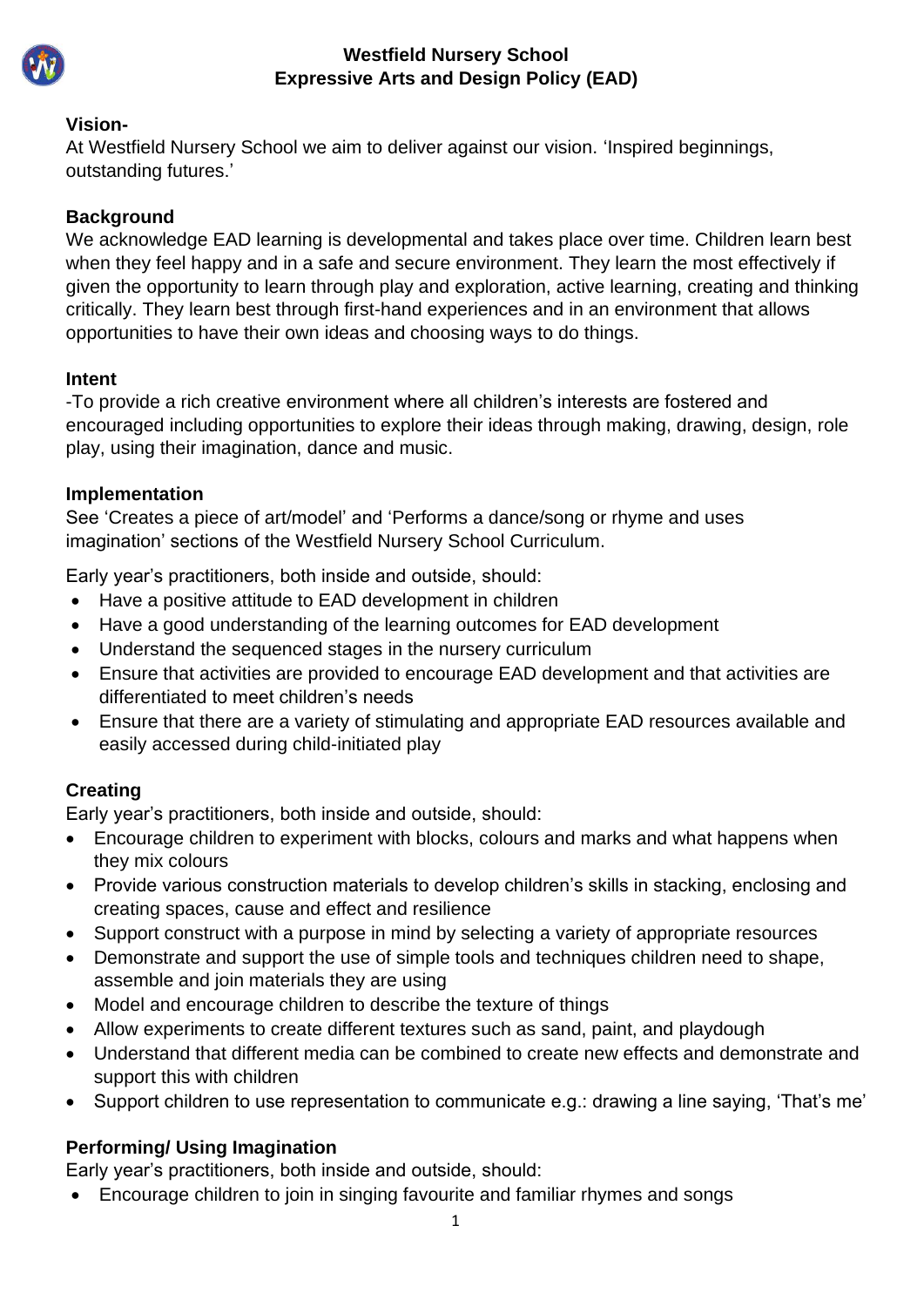- Show an interest in a variety of musical instruments, the sound they make and how sounds can be changed; create sounds, by banging, shaking tapping or blowing and playing fast & slow, loudly & quietly
- Demonstrate and allow children to tap out simple repeated rhythms
- Allow children to explore and learn how sounds can be changed
- Encourage children to move rhythmically and imitate movement in response to music
- Begin to build a repertoire of songs and dances and share these with children
- Extend children's experience and expand their imagination through the provision of pictures, paintings, poems, music, dance and story
- Engage in imaginative role play based on children's first-hand experiences and encourage children to make believe by pretending
- Role model building stories around toys and introduce a storyline or narrative into their play
- Provide appropriate resources and opportunities to support a variety of role play experiences. e.g. home corner, vets, hospital etc
- Encourage children to play alongside others who are engaged in the same theme and play cooperatively as part of a group to develop and act out a narrative
- Encourage children to be inspired and re-enact a show e.g. pantomime

### **Roles and Responsibilities**

Overall curriculum lead is Mrs Andrews, lead teacher. Class leaders take responsibility for planning communication and language.

#### **Resources**

Staff will ensure all resources that are put out are safe and useable for children, staff will also ensure that the outside EAD area is checked during the morning health and safety check. Resources will be replenished regularly.

## **Safety**

Staff will ensure all resources that are put out are safe and useable for children, staff will also ensure that the outside and inside area is checked during the morning health and safety check.

#### **English as an Additional Language**

We welcome children and families for whom English is an Additional Language (EAL) and see multilingualism as an asset and support the parallel use of home languages and English. Children and families from different cultures and backgrounds will have different experiences to share to enhance learning.

## **Equal Opportunities**

All practitioners must have high expectations of what the children can achieve regardless of gender, ability, race or cultural/social backgrounds.

## **Working with Parents/ Carers**

We actively create and share information and experiences with families e.g. singing events or home learning challenges. Parents/ carers can learn more Expressive Arts and Design at the curriculum stay and play day.